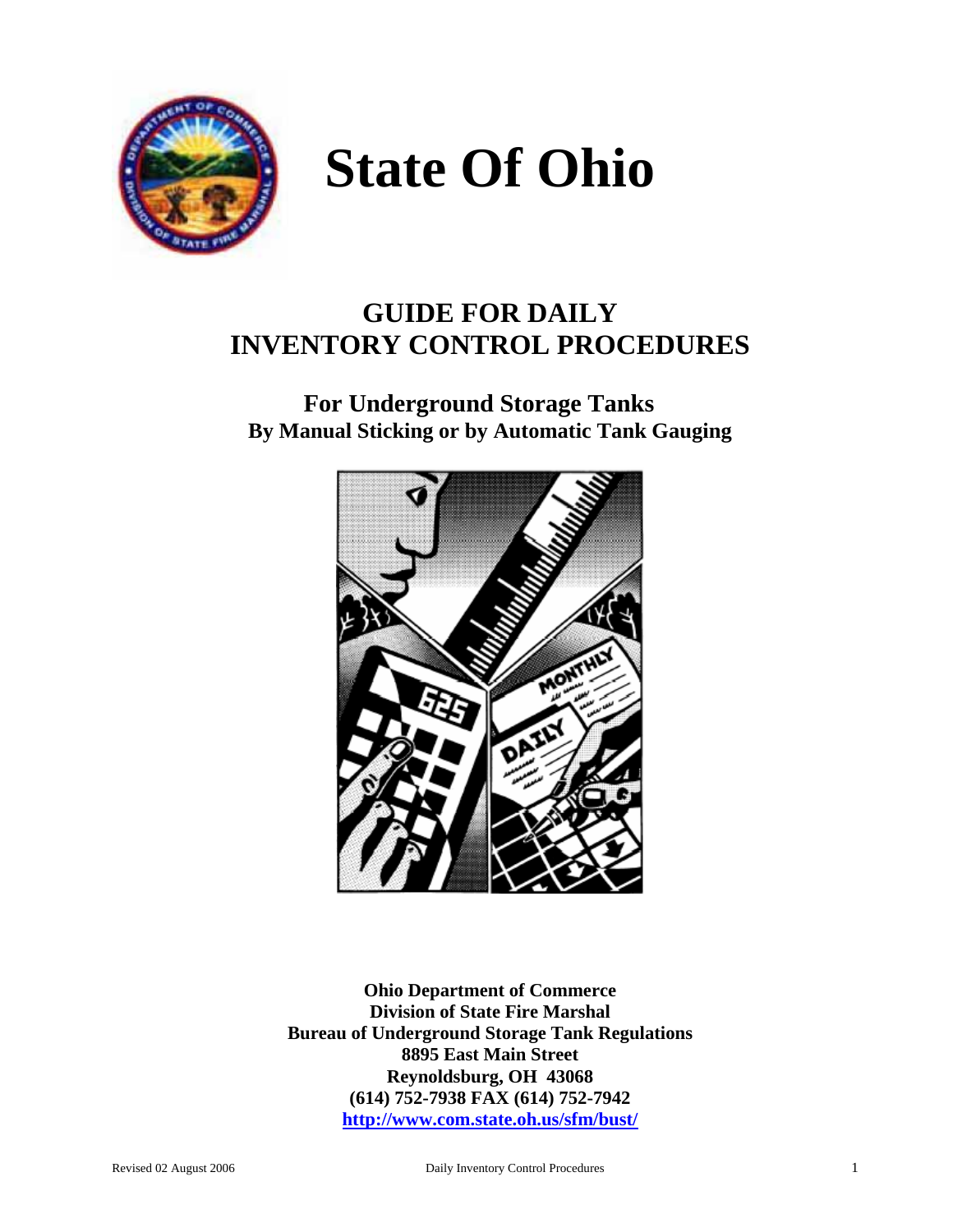#### **1.0 Why You Should Read This Booklet**

State and Federal laws require you to have leak detection on your underground storage tank systems (USTs). Without it you can be cited and fined. Leak detection violations can also keep you from getting insurance coverage and reimbursement for clean up costs. Without leak detection, you risk discovering a leak only after it becomes a major financial burden for yourself and an environmental problem for the community.

**1.1.1** It is the responsibility of the owner/operator of an UST system to make sure that their UST is not leaking. Most USTs should be monitored using daily inventory control pursuant to paragraph (B)(2) of rule 1301:7-9-07 of the Ohio Administrative Code (OAC):

*OAC 1301:7-9-07 (B)(2)--UST's containing motor or aviation petroleum fuels shall be monitored by the owner or operator using product inventory control conducted as described in "American Petroleum Institute 1621-01 Recommended Practice for Bulk Liquid Stock Control of Retail Outlets".* 

- *(a) Inventory from UST systems shall be reconciled monthly. If the reconciliation for any month indicates an overage or shortage equal to or greater than one percent of flow-through plus one hundred thirty gallons, owners and operators shall investigate the inventory discrepancy as described in American Petroleum Institute 1621-01 Recommended Practice for Bulk Liquid Stock Control of Retail Outlets.*
- *(b) If inventory discrepancies occur for two consecutive months, owners and operators shall perform an investigation in accordance with all of the following:* 
	- *(i) Conduct a tightness test of the UST system in accordance with paragraph (F) of this rule within seven days of discovery of the discrepancy;*
	- *(ii) Report any failure of a tightness test to BUSTR as a suspected release. A release is suspected and subject to the reporting requirements of sections 3737.88 and 3737.882 of the Revised Code and this chapter of the Administrative Code if a tightness test leak rate exceeds the amount designated for the testing method. Passing tightness test results do not have to be reported to the fire marshal, and*
	- *(iii) Maintain the results of all required tightness tests for a minimum of two years. All tightness test results shall be made available for inspection at the site within twenty-four hours of a request from the fire marshal.*

**Note:** For the purpose of this guide, the phrases 'underground storage tank' (UST) and 'tank' are used interchangeably. This guide is not intended for use with above ground storage tanks.

**1.1.2** BUSTR regulations require owners and operators to perform several types of daily, monthly and yearly release detection on their UST systems. This guide focuses on daily release detection. Owners and operators should take care not to confuse daily inventory control with other release detection options such as the following:

• Owners and operators must use an approved monthly method of release detections such as manual tank gauging, interstitial monitoring, automatic tank gauging (programmed to perform a monthly .2 gph leak test) or an alternative method approved by the bureau chief such as statistical inventory reconciliation (SIR).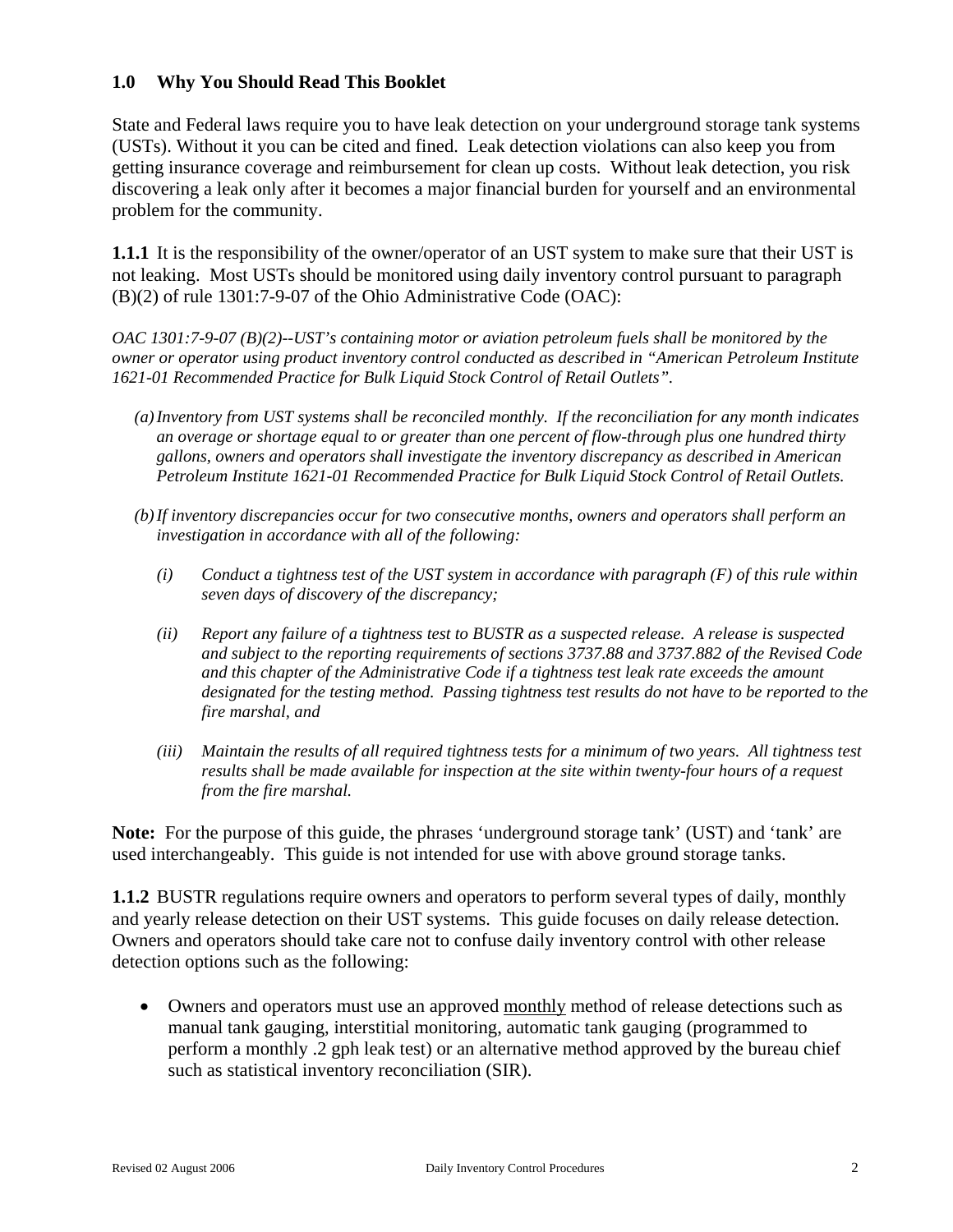- Daily inventory control is not the same as 'manual tank gauging,' and one method can not be substituted for the other. Manual tank gauging is for tanks with a capacity under 550 gallons (in most cases) and is performed by taking measurements once a week. Daily inventory control is for tanks used to store motor or aviation fuel (regardless of capacity) and is performed by taking measurements each day.
- BUSTR regulations do allow for alternative methods in lieu of daily inventory control. Specifically, any method that can monitor tanks, piping and containments on a continuous basis or a weekly basis may be used in place of daily inventory control. Owners and operators must be able to clearly demonstrate that all of the above mentioned components are being monitored. Contact BUSTR at (614) 752-7938 if you wish additional clarification of this alternative method.

# **2.0 How Does Daily Inventory Control Work?**

Inventory control requires daily measurements of tank contents along with math calculations to ensure that the tank is not leaking. To accomplish this, an established accounting system for inventory control must be used every day. The daily measurements may be obtained by manually sticking (i.e., sticking by hand) or through the use of automatic tank gauging (ATG). BUSTR recognizes both methods as valid ways to collect measurements to perform daily inventory control.

# **2.1. Daily Inventory Worksheet: Sticking by Hand**

## **2.1.1** Equipment Needed:

- Gauge Stick marked to the nearest 1/8th inch reading made of varnished hardwood or other non-sparking material that is long enough to reach the bottom of the tank.
- Tank chart for the dimensions and capacity of the tank. The tank chart should be supplied by the manufacturer of the tank and should list readings to the nearest 1/8th of an inch converted to gallons. Alternatively, it may be possible to create a chart using programs found at the web pages of the manufacturers. You must know the exact diameter and length of the tank in order to create a chart.
- Paste for finding water each month.
- Paste for measuring the fuel level on the gauge stick.
- Ready access to the tank through the drop tube or gauge opening.
- Calibrated dispensing meters.
- Daily Inventory Worksheet and Monthly Inventory Worksheet (as provided in this manual).

## **2.2. Filling Out the Daily Inventory Worksheet**

Each day, you should measure the petroleum level in each tank, and you should fill out a *Daily Inventory Worksheet.* You can choose to perform the measurements at opening or closing of the business day or at a specific scheduled shift change if the facility is opened 24 hours. If the facility is operating in shifts, the incoming and outgoing shift supervisors should perform this duty together. If the facility is closed at night, compare the opening reading with the previous closing reading.

**Note:** If you have manifolded tanks that share a common inventory of stored fuel, consider these tanks as one tank system. You will need to combine your measurements and calculations for tanks that are manifolded into one system.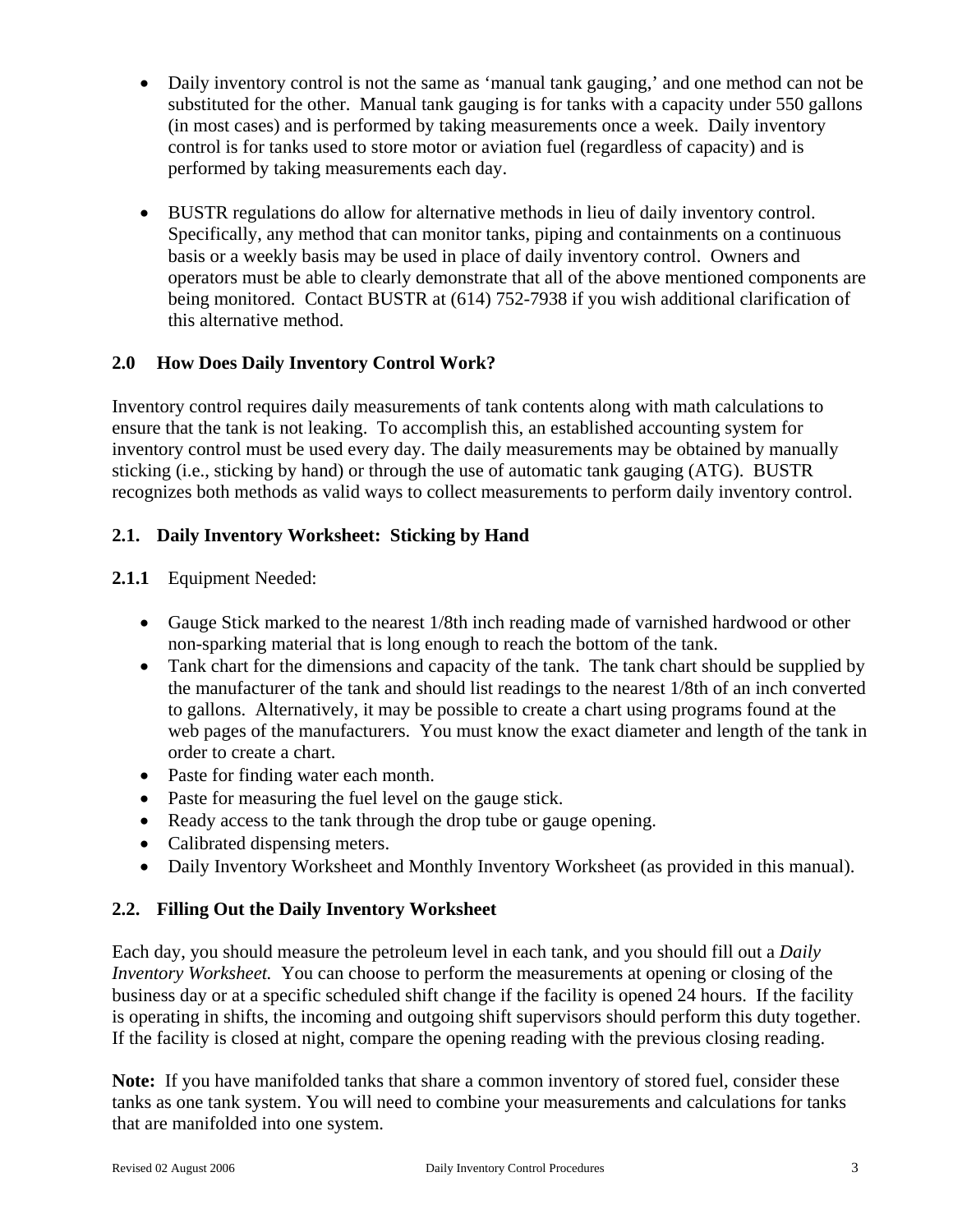**2.2.1** Fill in the identifying information at the top of the page of the *Daily Inventory Worksheet*.

- Facility Name
- Your Name
- Date

**2.2.2** In the tank identification box are empty vertical columns. Each column represents one tank. Consistently enter all information on that one tank in the same vertical column.

- The tank identification number
- The type of fuel in that tank.
- The tank capacity.

\*\* Now would be a good time to copy the worksheet so it can be used repeatedly.\*\*

**2.2.3** At the end of the day or shift, measure the fuel level in the tank(s) using a gauge stick or an ATG system. This measurement is called "Today's End Inventory". If your tank is equipped with an ATG system, you may record the inches of product and gallons of product directly from the ATG's printed "Inventory Report". If no ATG is present, you will manually stick your tank using a gauge stick. Remember, when manually sticking, no fuel can be added or removed from the tank while you are sticking or recording the amount pumped.

- For each tank you should slowly lower the gauge stick to the tank bottom, quickly bring it back up. Read the depth of fuel indicated by the wet mark on the stick to the closet  $1/8^{th}$  inch. Do this at least two times for greater accuracy. Also, the use of fuel finding paste makes your stick readings more accurate.
- After gauging, select the correct tank calibration chart from the manufacturer or from a chart you have created. Read the chart directly to the nearest  $1/8<sup>th</sup>$  inch. Convert inches to gallons.
- Write the inches and gallons onto the *Daily Inventory Worksheet* in the "Today's End Inventory" column.
- In addition, copy this measurement onto the *Monthly Inventory Worksheet* in columns "E1"  $\&$  "E2".

**Note:** If this is the first day that the *Daily Inventory Worksheet* is being filled out; stop here because this is all you can do today. Tomorrow, you will repeat the steps from the previous day and continue with the rest of the inventory instructions.

## **2.2.4** Read Totalizing Meters.

- Locate the columns on left side of the *Daily Inventory Worksheet* that says "Totalizer Reading".
- Write the numbers from each dispenser's totalizer onto the worksheet. There may be several meters using the same tank so be sure to write all of them in the column. **Note:** If a dispenser is configured to blend different grades of fuels, then you need to record the totalizer amount that corresponds just to the tank that you are measuring. Do not record the total for the entire dispenser. Record just the fraction that came from the tank you are measuring.
- Add up the total amount of meters for that particular tank. Write result in the box labeled "Today's Sum Of Totalizers."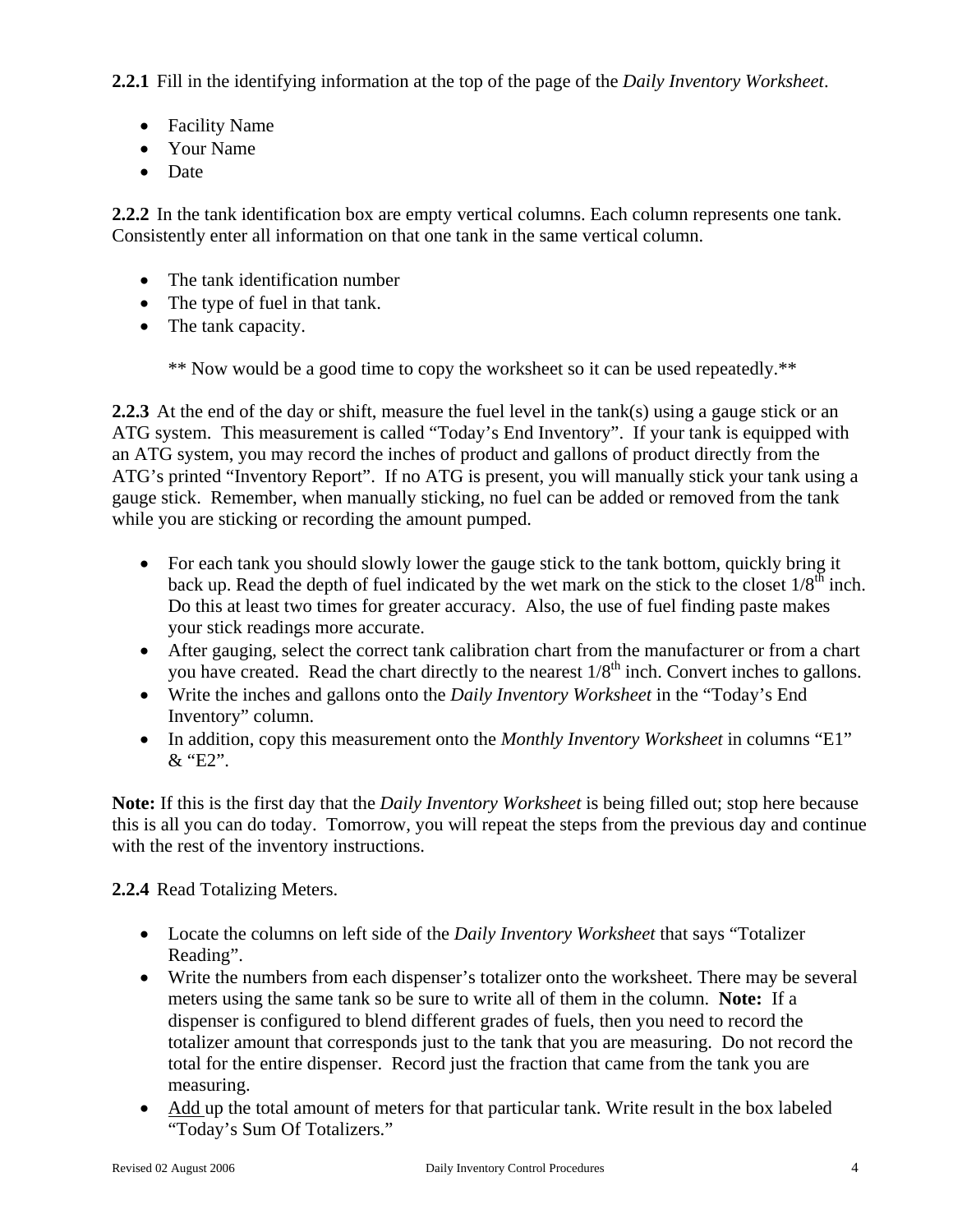- Find the last *Daily Inventory Worksheet* you completed from the previous day. Copy "Today's Sum Of Totalizer's" from that worksheet into the "Previous Sum Of Totalizer's" box of the worksheet you are working on today.
- On today's worksheet, subtract "Previous Day's Sum Of Totalizers" From "Today's Sum Of Totalizers" and write the result in the box labeled "Amount Pumped Today". You will also copy this result into column "C" of the *Monthly Inventory Worksheet*.
- You can use the cash register reports to record the amount pumped, enter the amount of each type of fuel pumped in the box labeled "Amount Pumped Today" or staple the printout to the worksheet. No fuel sales should be made between the time you print the report from the cash register and the time you measure your tanks. You must also clarify that the cash register receipts are identical copy of the dispenser totalizers.
- If you pumped fuel through a dispenser and back into a tank during a test or some other procedure, you must subtract the number of gallons you pumped from "Amount Pumped Today".

**2.2.5** Record fuel deliveries. You must check how much product has been delivered every time product is delivered to your tank. Take stick readings and convert to gallons before and after delivery. You should not pump any fuel during the time you take the readings.

- Stick your tank before the delivery is made. Write the measurement to the nearest  $1/8<sup>th</sup>$  inch in the box labeled "Product Before Delivery, inches/ gallons" for each tank you measured.
- After delivery, wait at least 5 minutes for fuel to stabilize.
- Take stick readings and convert to gallons after delivery.
- Stick your tank again then record product level in box labeled "Product After Delivery, inches/ gallons."
- Subtract the "Gallons of Product Before Delivery" from the "Gallons of Product After Delivery." Record the result in the box labeled "Gallons Delivered (Stick)". You will copy this into column "B" of the *Monthly Inventory Worksheet*.
- Look at delivery receipt and find the volume of each type of product that was delivered. If two volumes are given, one labeled "net" and the other "gross", use the gross gallons as the volume of product delivered. For each type of fuel delivered, copy the gross gallons delivered from the delivery receipt onto the worksheet in the box labeled "Gross Gallons delivered (Receipt)." The gallons delivered for the "Stick" and "Receipt" should roughly match. If they don't, call your supplier.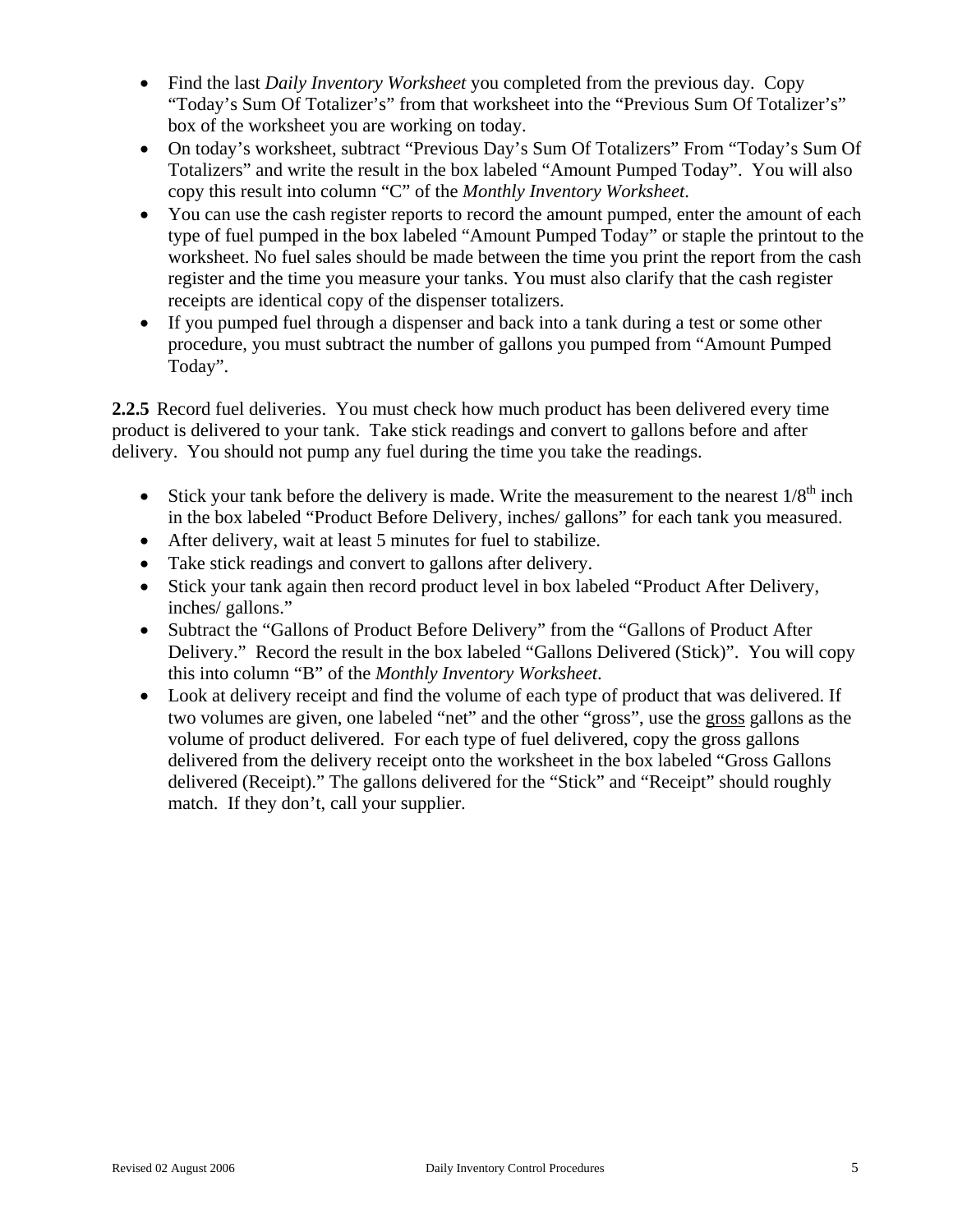# **Sample Daily Inventory Worksheet**

Facility Name: <u>Area 51 Gas n Go</u>

Your Name: **\_\_\_\_ John Doe\_** 

Date: \_\_\_\_\_\_\_04/22/06\_

| <b>Tank Identification</b>                                                                                                        | 1                             |          |  |                                                                                                          |  |  |
|-----------------------------------------------------------------------------------------------------------------------------------|-------------------------------|----------|--|----------------------------------------------------------------------------------------------------------|--|--|
| <b>Type Of Product</b>                                                                                                            | $Reg$ - $Unl$                 |          |  | Yesterday's End Stick<br>Inventory will go into                                                          |  |  |
| Tank Size In Gallons                                                                                                              | 10.000                        |          |  | column "A" of the<br>Monthly Inventory                                                                   |  |  |
| Today's "End" Stick Inventory, Inches<br>/ Gallons. Enter in column E1 and E2 of<br>the Monthly Inventory Worksheet               | $86\frac{1}{2}$ "             | 9423     |  | Worksheet and Today's<br>End Stick Inventory will<br>go into column E1 and<br>gallons will go into E2 of |  |  |
| Yesterday's End Stick Inventory,<br>Inches / Gallons, Enter this in column<br>(A) of the Monthly Inventory Worksheet              | 53 1/8"                       | 5639     |  | the Monthly Inventory<br>Worksheet.                                                                      |  |  |
|                                                                                                                                   | <b>Figuring Amount Pumped</b> |          |  | Be careful when recording<br>totalizer readings from                                                     |  |  |
| Totalizer Reading [pump 1]                                                                                                        |                               | $+24411$ |  | blender systems.                                                                                         |  |  |
| Totalizer Reading [pump 2]                                                                                                        |                               | $+16800$ |  | Add all totalizers for the<br>grade of fuel being                                                        |  |  |
| Totalizer Reading [pump 3]                                                                                                        |                               | $+19602$ |  | measured and enter result<br>in Today's Sum of                                                           |  |  |
| Totalizer Reading [pump 4]                                                                                                        |                               | $+22174$ |  | Totalizer below.                                                                                         |  |  |
| Totalizer Reading [pump 5]                                                                                                        |                               |          |  | Cash register receipts can<br>be used but must be                                                        |  |  |
| Totalizer Reading [pump 6]                                                                                                        |                               |          |  | identical to totalizers.                                                                                 |  |  |
| Totalizer Reading [pump 7]                                                                                                        |                               |          |  |                                                                                                          |  |  |
| Totalizer Reading [pump 8]                                                                                                        |                               |          |  | Subtract the previous<br>day's Sum of Totalizers                                                         |  |  |
| Today's Sum Of Totalizers                                                                                                         |                               | 82987    |  | from Today's Sum of<br>Totalizers.                                                                       |  |  |
| Previous Day's Sum Of Totalizers                                                                                                  |                               | $-82584$ |  | The result is the Amount<br>Pumped Today and will go                                                     |  |  |
| Amount Pumped Today minus testing<br>adjustments Enter on column (C) of the<br>Monthly Inventory Worksheet                        |                               | $= 403$  |  | in column "C" of the<br>Monthly Inventory<br>Worksheet.                                                  |  |  |
|                                                                                                                                   | <b>Deliveries</b>             |          |  |                                                                                                          |  |  |
| Product after delivery, inches/gallons                                                                                            | 86 1/2 '                      | 9423     |  | If deliveries are made                                                                                   |  |  |
| Product before delivery,<br>inches/gallons                                                                                        | 49 7/8"<br>-5246              |          |  | today, measure the tank<br>before and after delivery.<br>Subtract the difference                         |  |  |
| Gallons delivered (Stick)                                                                                                         |                               | $= 4177$ |  | between the two<br>measurements and the                                                                  |  |  |
| Subtract gallons before from gallons after<br>to get this amount and enter it in column<br>(B) of the Monthly Inventory Worksheet |                               |          |  | result will be Gallons<br>Delivered Stick. The<br>result will be entered in                              |  |  |
| Gross gallons<br>Delivered (receipt)                                                                                              |                               | 4200     |  | column "B" of the<br>Monthly Inventory<br>Worksheet.                                                     |  |  |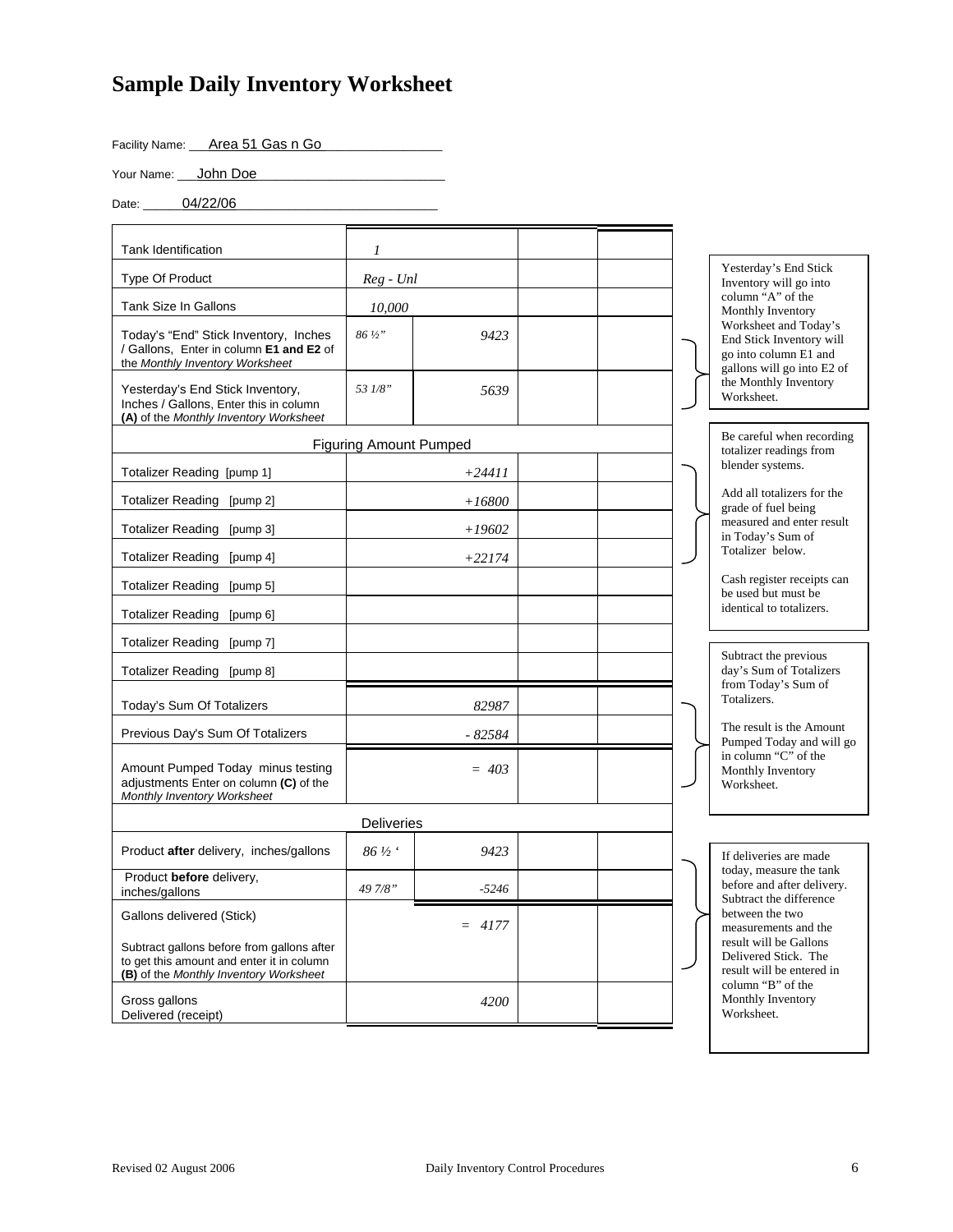#### **3.0 Monthly Inventory Worksheet**

In this step you will copy information from the *Daily Inventory Worksheet* onto a *Monthly Inventory Worksheet*. You will then do some calculations to determine your daily inventory. You need one "*Monthly Inventory Worksheet*" for each tank you have.

#### **3.1. Monthly Inventory Worksheet: Calculating Daily Changes**

**3.1.1** At the top of the "monthly inventory record":

- Fill in the tank identification and the type of fuel.
- Fill the month and year.
- Fill in the facility name.

**3.1.2** Check for water each month using a water finding paste then enter the date and amount of inches. If one inch (or more) of water is present in the UST, the water should be removed immediately and properly disposed of in accordance with State and Federal requirements. Measure the amount of water removed (in gallons) and record the date and the amount removed.

**3.1.3** If this is the first day of your inventory recordkeeping, convert the "End Stick Inches" from the *Daily Inventory Worksheet* into gallons and enter on the *Monthly Inventory Worksheet* under "End Stick Inventory (Gallons) into column "E2" for that starting date. This is all you can do today. Starting tomorrow, follow all of the instructions listed below.

**3.1.4** Find the line in the left column on the "Monthly Inventory Record" with today's date. Copy the previous day's "End Stick Inventory (Gallons)" from column "E2" for today's "Start Stick Inventory (Gallons)" to column "A".

**3.1.5** Enter the amount of product delivered from the *Daily Inventory Worksheet*. If you were not pumping fuel during the time when the delivery was taking place, then use the "Gallons Delivered (Stick)" number. If fuel was pumped during delivery, then use the "Gross Gallons Delivered (Receipt)" number as your delivery amount into column "B" of the *Monthly Inventory Worksheet*.

**3.1.6** Copy the "Amount Pumped Today" number from the *Daily Inventory Worksheet* into the "Gallons Pumped" column "C" of the "Monthly Inventory Record".

**3.1.7** Add the "Start Stick Inventory (Gallons) column "A" and the "Gallons Delivered" column "B", then subtract the "Gallons Pumped column "C". Enter the result in column "D" labeled "Book Inventory (Gallons)".  $(A + B - C = D)$ 

**3.1.8** Copy the "Today's End Stick Inventory Inches/Gallons" number from the *Daily Inventory Worksheet* onto the *Monthly Inventory Worksheet* in columns "E1" for inches and "E2" for gallons.

- **3.1.9** Subtract the "Book Inventory (Gallons) column "D" from the "Today's End Stick Inventory (Gallons) column "E2". Enter the difference into today's "Daily Over or Short" column "F". This number will usually be a positive or negative number.  $(E2 - D = F)$
- **3.1.10** Column "G" is optional. Add today's "Daily Over/Short" column "F" with yesterday's "Month to Date Over/Short" column "G". Be sure to add negative numbers correctly.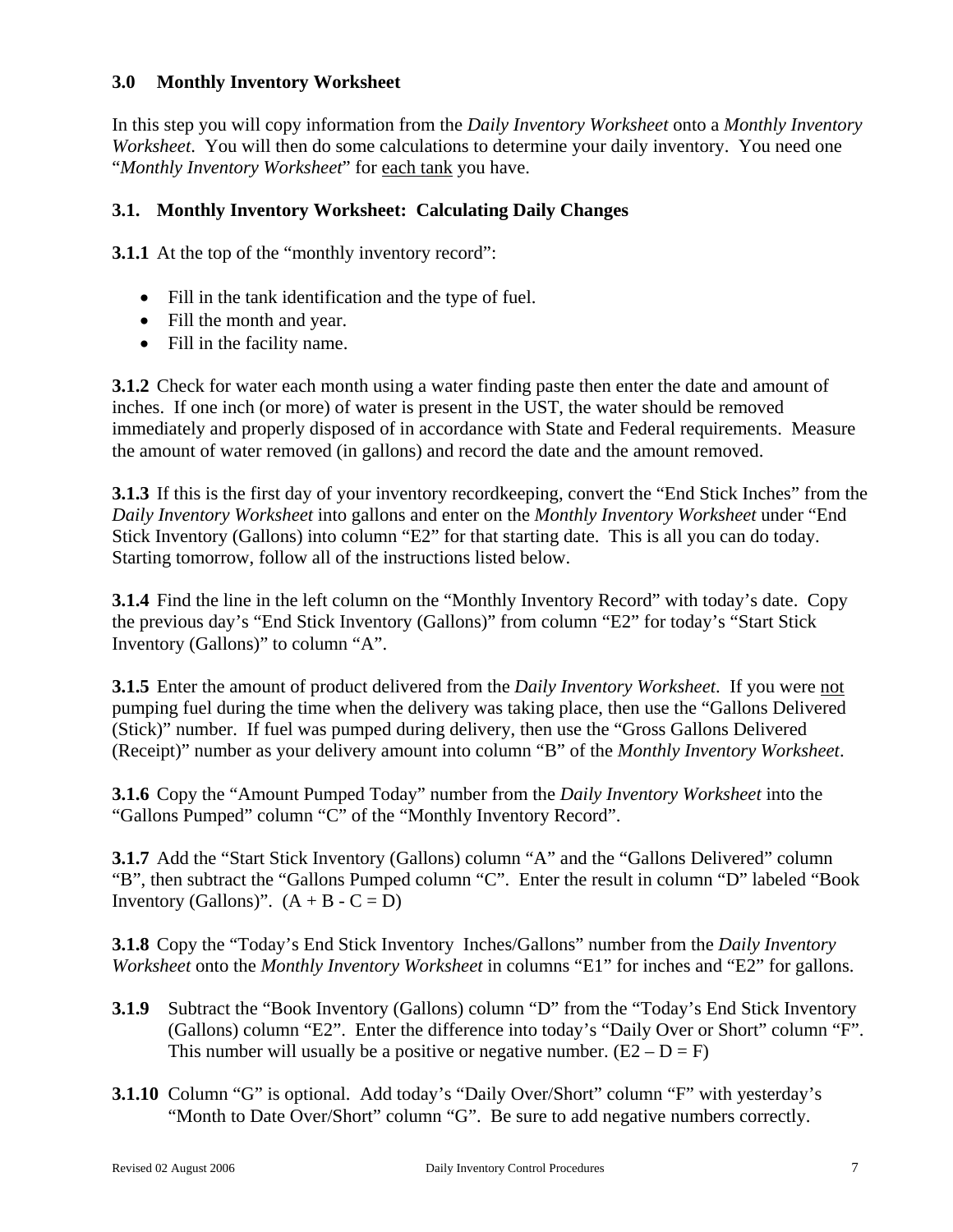# **3.2 Monthly Inventory Worksheet: Calculating Monthly Changes**

At the end of each month, follow the directions below to see if the difference between "STICK" and "BOOK" inventory indicates a possible leak.

**3.2.1** Add all the month's "Gallons Pumped" column "C" of the *Monthly Inventory Worksheet* and write this total at the bottom of the column in the box labeled "Total Gallons Pumped." Be sure to include in this total the amount of any water removed from the tank.

**3.2.2** Add all the month's "Daily Over Or Short" in column "F", pay close attention to positive and negative numbers for an accurate total. Enter the total at the bottom of the column in the box labeled "Total Gallons Over Or Short." If you are also filling out optional column "G", the total for column "F" should be the same as the last number in column "G". This is a good way to check your math.

**3.2.3** Fill out the "Leak Threshold" line at the bottom of the Monthly Inventory Record as follows:

- Take the "Total Gallons Pumped" from column "C" and drop the last two digits to get 1%. (example; 6594 becomes 65).
- Add  $130 (65 + 130 = 195)$ .
- Enter the result of this calculation at the end of the "Leak Threshold" line. This number is the maximum change in inventory allowed by state and federal regulations ( 1% of throughput plus 130 gallons)

**3.2.4** At the bottom of the *Monthly Inventory Worksheet*, circle "YES" or "NO" to show whether your "Total Gallons Over Or Short" number is **larger** than the "Leak Threshold" number you calculated in 3.2.3. **Important:** For this comparison, use only absolute values and compare 74 to 195 (do not compare negative 74 to positive 195). In this example, 74 and is smaller than 195, therefore, "NO" should be circled.

**3.2.5** If "YES" is circled in section 3.2.4, go to sections 5.1.2 and 5.1.3 for instructions on how to investigate the inventory discrepancy.

## **4.0 Inventory Control Using Automatic Tank Gauging (ATG) Systems**

As an alternative to sticking the tank by hand, owners and operators may use an ATG system to meet most of the daily inventory control requirements. Some ATG systems can only provide a basic inventory report while other ATG systems can provide an inventory report as well as daily and monthly reconciliation reports.

## **4.1 Daily Inventory Control: Automatic Tank Gauging**

In order to perform the full range of computations, ATG systems should have the capability of:

- Measuring the inventory of the fuel in the UST,
- Monitoring gallons of fuel delivered,
- Monitoring the metered sales or total gallons of fuel pumped, and
- Performing daily and monthly reconciliation computations.

Owners and operators should contact the manufacturer of their ATG systems to determine what the system is capable of doing.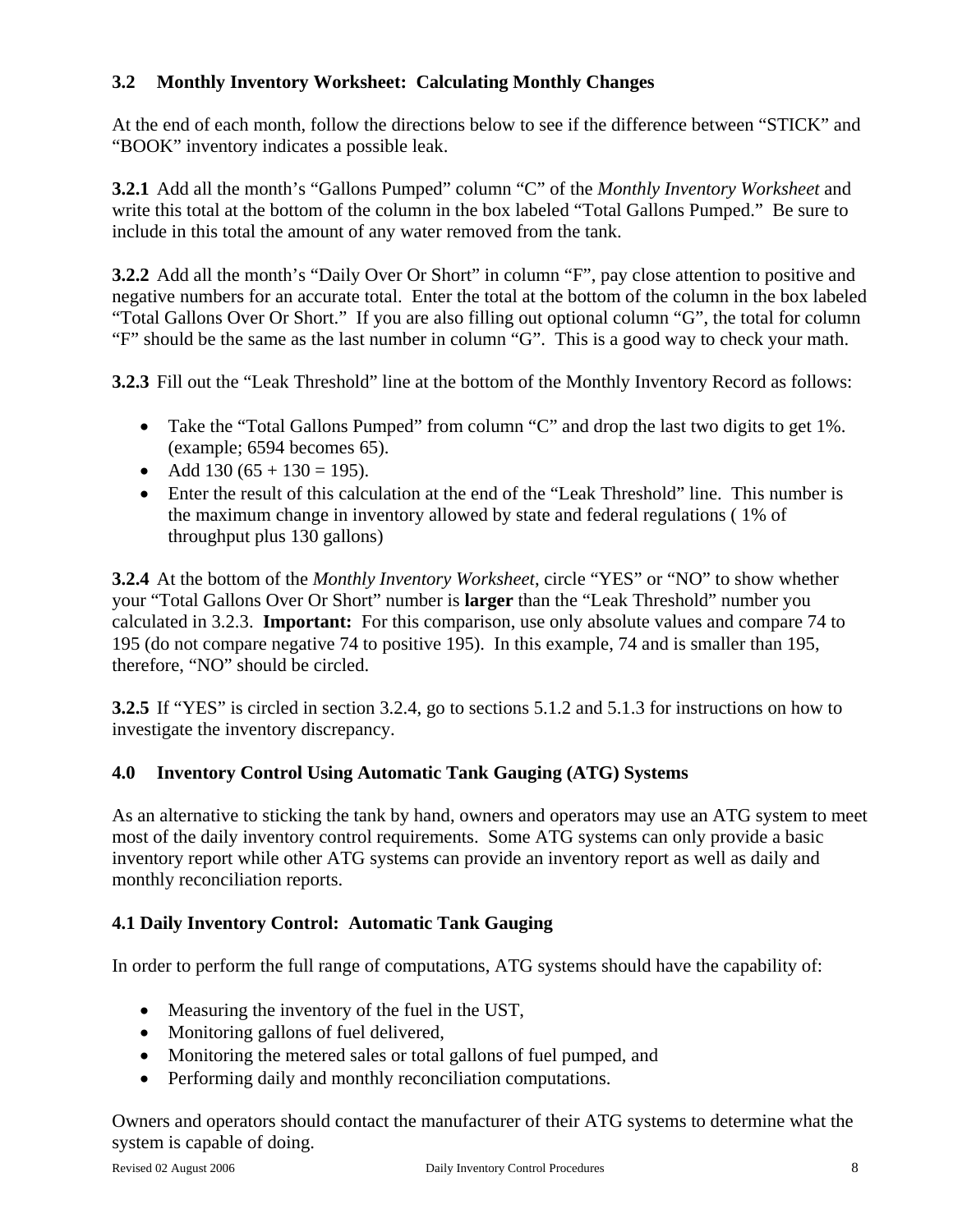**4.1.1** If the ATG system can only measure inventory and monitor deliveries, then the owner should complete the *Daily Inventory Worksheet* using the procedural steps outlined in Section 2.2. The data from the ATG reports should be used in place of the manual sticking steps. In addition, owners and operators will need to complete the entire *Monthly Inventory Worksheet* as outline in section 3.0

Displayed below are examples of "Inventory Reports" and "Delivery Reports":



**4.1.2** If the ATG system can perform more advanced computations, then owners and operators may use the ATG system to calculate daily and monthly variances in inventory. The ATG system should be programmed by a technician from the manufacturer to calculate the daily and monthly variances as outlined in sections 3.1 and 3.2 as well as the variance threshold based upon state and federal requirement of  $+/-$  (1% of monthly throughput  $+$  130 gallons).

Displayed below are examples of "Daily Reconciliation" and "Monthly Reconciliation" Reports:

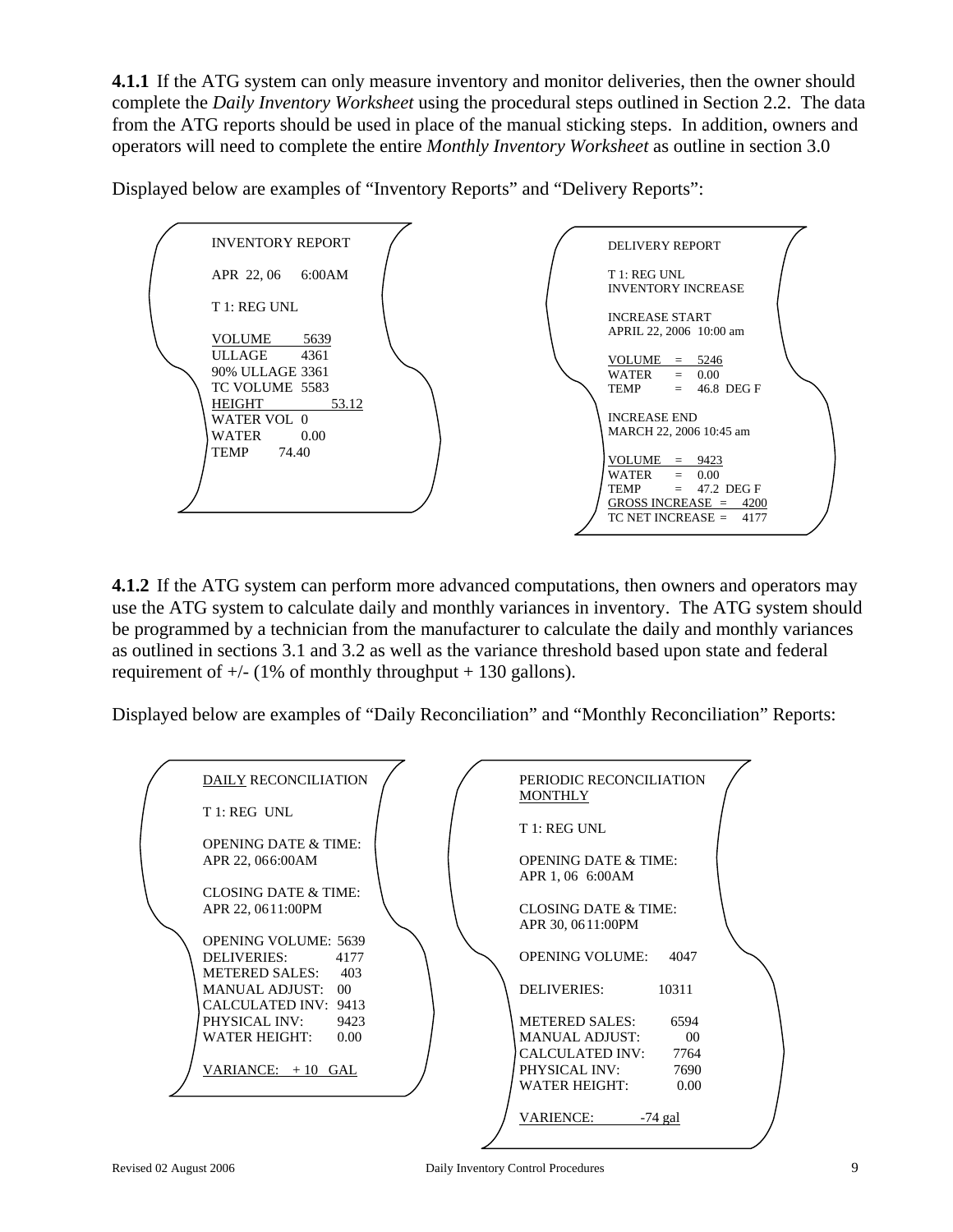**4.1.3** In cases where the ATG system is performing most of the calculations, owners and operators should still complete the *Monthly Inventory Worksheet*. Only columns "E2"and "F" and the end of the month calculations at the bottom of the worksheet need to be filled out.

#### **5.0 Interpreting the Results**

The intent of performing daily inventory control is to give owners and operators a tool to recognize a sudden or excessive loss of fuel from their tanks as soon as possible. Daily inventory control can also detect releases from piping and ancillary equipment that may not be monitored by the ATG system. Owners and operators should investigate any of the following situations:

- A sudden loss of inventory or any other unusual operating conditions,
- A pattern of loss or gain of inventory over five consecutive days, or
- An end of month overage or shortage that exceeds the calculated leak threshold.

**5.1.1** A sudden loss of inventory or other types of unusual operating conditions (such as an unexplained presence of water in a tank) must be investigated as soon as they are discovered. If the unusual operating condition is the result of defective equipment that is not leaking, then the owner and operator may repair or replace the equipment without reporting a suspect release to BUSTR. However, if the source of the problem can not be found or the problem reoccurs after a repair or replacement, then the owner and operator shall report a suspected release to BUSTR and perform a suspected release investigation in accordance with paragraph (F) of rule 1301:7-9-13 of the Administrative Code. The investigation shall include a tightness test of the UST system as well as a visual inspection of the property and surrounding area for physical signs of a petroleum release.

**5.1.2** A pattern of loss or gain of inventory means that five consecutive days of loss or five consecutive days of gain are present in column "F" (i.e. the "Daily Over or Short") of the *Monthly Inventory Worksheet*. If a pattern of loss or gain is evident, then owners and operators shall examine the UST system to see if any physical signs of a release exist. Owners and operators shall report physical signs of a release to BUSTR within 24 hours of discovery. The five day time period has been chosen as a good business practice, and BUSTR recognizes that the time period may not be a definitive measure in every case.

**5.1.3** At the end of the month, owners and operators shall evaluate the result from the final reconciliation to see if the "Total Gallons Over or Short" for the month exceeds the calculated "Leak Threshold" from the *Monthly Inventory Worksheet*. If the "Total Gallons Over or Short" exceeds the "Leak Threshold", then the owner and operator shall perform an investigation as required in paragraph (B)(2)(a) of rule 1301:7-9-07 of the Ohio Administrative Code that conforms with American Petroleum Institute 1621-01 *Recommended Practice for Bulk Liquid Stock Control of Retail Outlets*. The investigation shall focus on the abnormal operation of equipment and the physical signs of a release.

**5.1.4** If two consecutive months of inventory discrepancy occurs as described in 5.1.3, then the owner and operator shall perform a tightness test as required by paragraph (B)(2)(b) of rule 1301:7-9-07 of the Ohio Administrative Code. If the tightness test indicates a failure, then the owner and operator shall report the failure to BUSTR within 24 hours of receipt of the results.

**5.1.5** In order to visually inspect for physical signs of a release, owners and operators shall examine observation wells, sumps, utility vaults and sewer lines in close proximity to the UST system for signs of release. Owners and operators shall also examine nearby ditches and bodies of water for signs of a petroleum release.

**5.1.6** All ATG reports and daily and monthly inventory worksheets are required to be maintained for a period of two years.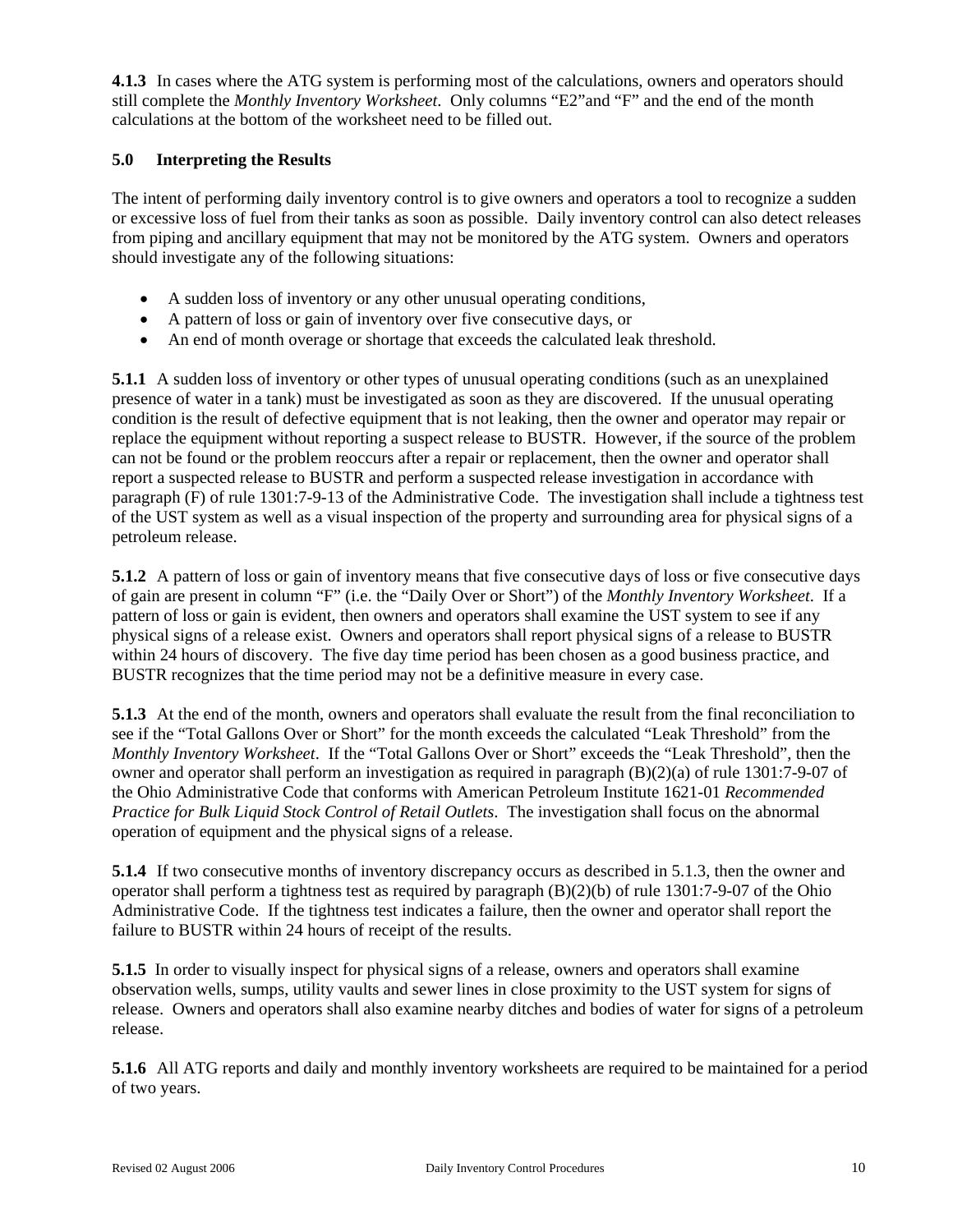# **Sample Monthly Inventory Worksheet**

Month/Year:  $04/06$  Tank Identification and Type Of Product: Tank #1 - Reg- Unleaded

Facility Name: \_\_\_\_ Area 51 Gas n Go\_

Date Of Water Check: \_\_04/06 Level Of Water (Inches): \_\_1/2" Water Removed (Gallons): \_\_\_0

|                                                                                                                  |              | <b>Start Stick</b>     | <b>Gallons</b>                                                    | <b>Gallons</b>         | <b>Book Inventory</b>          |  |                                              | <b>Today's End Stick</b>      | Daily Over/Short                                        | Month to date<br>Over/Short |             | Initial                                |                                                          |
|------------------------------------------------------------------------------------------------------------------|--------------|------------------------|-------------------------------------------------------------------|------------------------|--------------------------------|--|----------------------------------------------|-------------------------------|---------------------------------------------------------|-----------------------------|-------------|----------------------------------------|----------------------------------------------------------|
| Date                                                                                                             |              | Inventory<br>(Gallons) | <b>Delivered</b>                                                  | Pumped                 | (Gallons)                      |  |                                              | Inventory<br>Inches / Gallons | $(E2 - D = F)$                                          | (Optional)                  |             | Columns are                            |                                                          |
|                                                                                                                  |              |                        |                                                                   |                        | $(A + B - C = D)$              |  |                                              |                               |                                                         |                             |             | labeled with                           | letters that are                                         |
|                                                                                                                  |              | Α                      | в                                                                 | C                      | D                              |  | E 1                                          | E 2                           | F                                                       | G                           |             |                                        | used in the math                                         |
| $\mathbf{1}$                                                                                                     | 4047         | $(+)$                  | $(-)$                                                             | 333                    | 3714<br>$(=)$                  |  | 38 1/4<br>38                                 | 3690<br>3658                  | $-24$                                                   | $-24$                       |             | in this Guide.                         | equations found                                          |
| $\overline{2}$                                                                                                   | 3690         | $(+)$                  | $(-)$                                                             | 44                     | $(=)$<br>3646                  |  | Note: Today's                                |                               | $+12$                                                   | $-12$                       |             |                                        |                                                          |
| 3<br>$\overline{\mathbf{4}}$                                                                                     | 3658<br>3323 | $(+)$                  | $(-)$                                                             | 329                    | $(=)$<br>3329<br>$(=)$<br>3263 |  | <b>End Stick</b>                             |                               | - 6<br>$+12$                                            | $-18$<br>$-6$               |             |                                        |                                                          |
|                                                                                                                  |              | $(+)$                  | $(-)$                                                             | 60                     |                                |  | <i>Inventory is</i>                          |                               |                                                         |                             |             |                                        |                                                          |
| 5<br>$6\phantom{1}6$                                                                                             | 3275<br>3117 | $(+)$<br>$(+)$         | $(-)$<br>$(-)$                                                    | 145<br>238             | $(=)$<br>3130<br>$(=)$<br>2879 |  | tomorrow's<br>"Start Stick                   |                               | $-13$<br>- 89                                           | $-19$<br>$-108$             |             | Column G is                            | Optional. You                                            |
| $\overline{7}$                                                                                                   | 2790         | $(+)$                  | 6134<br>$(-)$                                                     | 117 $(=)$              | 8807                           |  | Inventory"                                   |                               | $+37$                                                   | $-71$                       |             |                                        | can keep a month                                         |
| 8                                                                                                                | 8844         | $(+)$                  | $(\text{-})$                                                      | 127                    | $(=)$<br>8717                  |  | 78 7/8"                                      | 8732                          | $+15$                                                   | $-56$                       |             |                                        | to date tally of                                         |
| 9                                                                                                                | 8732         | $(+)$                  | $(-)$                                                             | 182                    | $(=)$<br>8550                  |  | 77 1/2"                                      | 8591                          | $+41$                                                   | $-15$                       |             |                                        | the over/short as<br>you go along.                       |
| 10                                                                                                               | 8591         | $(+)$                  | $(-)$                                                             | 205                    | $(=)$<br>8386                  |  | 75 1/2"                                      | 8379                          | $-7$                                                    | $-22$                       |             |                                        | This will reduce                                         |
| 11                                                                                                               | 8379         |                        |                                                                   |                        | 817                            |  |                                              |                               |                                                         | $-24$                       |             |                                        | mistakes when<br>figuring column                         |
| 12                                                                                                               | 8173         |                        | Formula: $A + B - C = D$<br>Add Start Stick Inventory gallons and |                        | 800                            |  | Formula: $E2 - D = F$ .                      |                               | Subtract your Book Inventory from Today's               | $-40$                       |             |                                        | F at the end of                                          |
| 13                                                                                                               | 7991         |                        | the Gallons Delivered then subtract                               |                        | 767                            |  |                                              |                               | End Stick Inventory to get the Daily Over/Short         | $+19$                       |             | the month.                             |                                                          |
|                                                                                                                  | 7730         |                        | the Gallons Pumped to get your Book<br>Inventory for today.       |                        | 742                            |  | result.                                      |                               |                                                         | $-2$                        |             |                                        |                                                          |
| 14<br>15                                                                                                         | 7402         |                        |                                                                   |                        | 7326                           |  | 66 1/2"                                      | 74UZ<br>7342                  | -21<br>$+16$                                            | $+14$                       |             |                                        |                                                          |
|                                                                                                                  |              |                        |                                                                   |                        |                                |  |                                              |                               |                                                         |                             |             |                                        |                                                          |
| 16<br>17                                                                                                         | 7342<br>7050 | $(+)$<br>$(+)$         | Α<br>$(\cdot)$                                                    | $224 (=)$<br>$390 (=)$ | 7118<br>6660                   |  | 64 1/8'<br>61"                               | 7050<br>6657                  | $-68$<br>$-3$                                           | $-54$<br>$-57$              |             |                                        |                                                          |
|                                                                                                                  |              |                        |                                                                   |                        |                                |  |                                              |                               |                                                         |                             |             |                                        |                                                          |
| 18                                                                                                               | 6657         | $(+)$                  | $(\cdot)$                                                         | 296                    | 6361<br>$(=)$                  |  | 58 5/8"                                      | 6354                          | $-7$                                                    | $-64$                       |             |                                        |                                                          |
| 19                                                                                                               | 6354         | $^{(+)}$               | $\left( -\right)$                                                 | 78                     | $(=)$<br>6276                  |  | 58 1/8"                                      | 6290                          | $+14$                                                   | $-50$                       |             |                                        |                                                          |
| 20                                                                                                               | 6290         | $^{(+)}$               | $\left( -\right)$                                                 | 424                    | $(=)$<br>5866                  |  | 54 5/8"                                      | 5869                          | $+3$                                                    | $-47$                       |             |                                        |                                                          |
| 21                                                                                                               | 5869         | $(+)$                  | $(-)$                                                             | 205                    | $(=)$<br>5664                  |  | 53 1/8"                                      | 5639                          | $-25$                                                   | $-72$                       |             |                                        |                                                          |
| 22                                                                                                               | 5639         | $(+)$                  | 4177 $(-)$                                                        | 403                    | $(=)$<br>9413                  |  | 86 1/2"                                      | 9423                          | $+10$                                                   | $-62$                       |             |                                        |                                                          |
| 23                                                                                                               | 9423         | $(+)$                  | $(-)$                                                             | 87                     | $(=)$<br>9336                  |  | 85 1/2"                                      | 9343                          | $+7$                                                    | $-55$                       |             |                                        |                                                          |
| 24                                                                                                               | 9343         | $(+)$                  | $(-)$                                                             | 311                    | $(=)$<br>9032                  |  | 82"                                          | 9036                          | $+4$                                                    | $-51$                       |             |                                        |                                                          |
| 25                                                                                                               | 9036         | $(+)$                  | $(-)$                                                             | 239                    | 8797<br>$(=)$                  |  | These two numbers are<br>your "Total Gallons |                               | $-40$                                                   | $-91$                       |             |                                        |                                                          |
| 26                                                                                                               | 8757         | $(+)$                  | $(\cdot)$                                                         | 256                    | $(=)$<br>8501                  |  | Over or Short" and they                      |                               | $+25$                                                   | $-66$                       |             |                                        |                                                          |
| 27                                                                                                               | 8526         | $(+)$                  | $(-)$                                                             | 264                    | $(=)$<br>8262                  |  | should be the same.                          |                               | $+8$                                                    | $-58$                       |             |                                        |                                                          |
| 28                                                                                                               | 8270         | $(+)$                  | $(-)$                                                             | 263                    | $(=)$<br>8007                  |  |                                              |                               | -16                                                     | $-74$                       |             | Short number must be                   | The Total Gallons Over or                                |
| 29                                                                                                               | 7991         | $(+)$                  | $(-)$                                                             | 185                    | $(=)$<br>7806                  |  | 69"                                          | 7811                          | $+5$                                                    | $-69$                       |             | compared to the Leak                   |                                                          |
| 30                                                                                                               | 7811         | $(+)$                  | $(\cdot)$                                                         | 116                    | $(=)$<br>7695                  |  | 68                                           | 7690                          | - 5                                                     | - 74                        |             | Threshold number<br>immediately below. |                                                          |
| 31                                                                                                               |              | $^{(+)}$               | $(\cdot)$                                                         |                        | $(=)$                          |  |                                              |                               |                                                         |                             |             | When comparing, use                    |                                                          |
|                                                                                                                  |              |                        | Total Gallons Pumped >                                            | 6594                   |                                |  | Total Gallons Over Or Short >                |                               | $-74$                                                   |                             |             |                                        | absolute values and do not<br>include the negative sign. |
|                                                                                                                  |              |                        | Drop the last two digits from the Total Gallons                   |                        |                                |  |                                              |                               |                                                         |                             |             | Compare 74 to 195.                     |                                                          |
|                                                                                                                  |              |                        | <b>Pumped</b> number and enter on the line below                  |                        |                                |  |                                              | Compare these numbers         |                                                         |                             |             |                                        |                                                          |
| Leak Threshold:<br>195_gallons<br>65<br>plus<br>130<br>gallons equals                                            |              |                        |                                                                   |                        |                                |  |                                              |                               |                                                         | The Leak Threshold          |             |                                        |                                                          |
| Is the Total Gallons Over Or Short LARGER than the Leak Threshold result? YES OR NO (circle one)                 |              |                        |                                                                   |                        |                                |  |                                              |                               |                                                         | number must be              |             |                                        |                                                          |
|                                                                                                                  |              |                        |                                                                   |                        |                                |  |                                              |                               |                                                         |                             |             | of column "C" and                      | calculated by taking 1%                                  |
| If your answer is yes for 2 consecutive months, you must call BUSTR at 614-752-7938 within 24 hours of discovery |              |                        |                                                                   |                        |                                |  |                                              |                               |                                                         |                             | adding 130. |                                        |                                                          |
|                                                                                                                  |              |                        |                                                                   |                        |                                |  |                                              |                               | Keep This Piece Of Paper On File For At Least Two Years |                             |             | If the Total Gallons                   |                                                          |
|                                                                                                                  |              |                        |                                                                   |                        |                                |  |                                              |                               |                                                         | Over or Short is larger     |             |                                        |                                                          |
|                                                                                                                  |              |                        |                                                                   |                        |                                |  |                                              |                               |                                                         |                             |             |                                        | than the Leak Threshold                                  |
|                                                                                                                  |              |                        |                                                                   |                        |                                |  |                                              |                               |                                                         |                             |             | number, then you must                  | investigate to see if you                                |
|                                                                                                                  |              |                        |                                                                   |                        |                                |  |                                              |                               |                                                         |                             |             | have a release.                        |                                                          |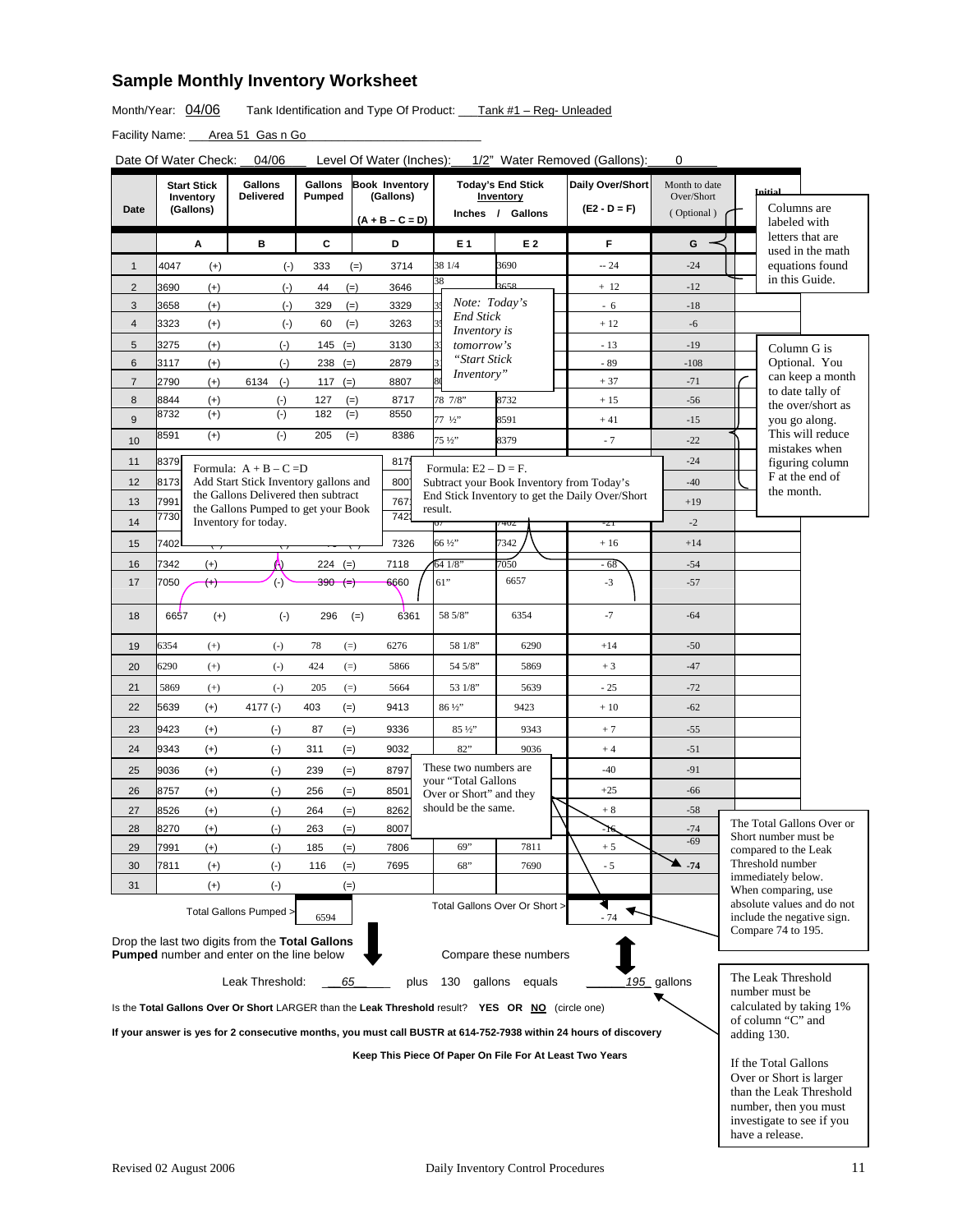# **Daily Inventory Worksheet**

| Facility Name: The Contract of the Contract of the Contract of the Contract of the Contract of the Contract of                                                                                                                      |  |                               |  |            |  |  |  |  |  |
|-------------------------------------------------------------------------------------------------------------------------------------------------------------------------------------------------------------------------------------|--|-------------------------------|--|------------|--|--|--|--|--|
|                                                                                                                                                                                                                                     |  |                               |  |            |  |  |  |  |  |
| Date: <u>Date:</u> 2004 and 2006 and 2007 and 2007 and 2008 and 2007 and 2008 and 2008 and 2008 and 2008 and 2008 and 2008 and 2008 and 2008 and 2008 and 2008 and 2008 and 2008 and 2008 and 2008 and 2008 and 2008 and 2008 and 2 |  |                               |  |            |  |  |  |  |  |
|                                                                                                                                                                                                                                     |  |                               |  |            |  |  |  |  |  |
| <b>Tank Identification</b>                                                                                                                                                                                                          |  |                               |  |            |  |  |  |  |  |
| Type Of Product                                                                                                                                                                                                                     |  |                               |  |            |  |  |  |  |  |
| <b>Tank Size In Gallons</b>                                                                                                                                                                                                         |  |                               |  |            |  |  |  |  |  |
| Today's End Stick Inches / gallons<br>enter this in column E1 and E2 of the<br>Monthly Inventory Worksheet                                                                                                                          |  |                               |  |            |  |  |  |  |  |
| Yesterday's End Stick inches /<br>gallons. Enter this in column (A) of the<br>Monthly Inventory Worksheet                                                                                                                           |  |                               |  |            |  |  |  |  |  |
|                                                                                                                                                                                                                                     |  | <b>Figuring Amount Pumped</b> |  |            |  |  |  |  |  |
| <b>Totalizer Reading</b>                                                                                                                                                                                                            |  |                               |  |            |  |  |  |  |  |
| <b>Totalizer Reading</b>                                                                                                                                                                                                            |  |                               |  |            |  |  |  |  |  |
| <b>Totalizer Reading</b>                                                                                                                                                                                                            |  |                               |  |            |  |  |  |  |  |
| <b>Totalizer Reading</b>                                                                                                                                                                                                            |  |                               |  |            |  |  |  |  |  |
| <b>Totalizer Reading</b>                                                                                                                                                                                                            |  |                               |  |            |  |  |  |  |  |
| <b>Totalizer Reading</b>                                                                                                                                                                                                            |  |                               |  |            |  |  |  |  |  |
| <b>Totalizer Reading</b>                                                                                                                                                                                                            |  |                               |  |            |  |  |  |  |  |
| <b>Totalizer Reading</b>                                                                                                                                                                                                            |  |                               |  |            |  |  |  |  |  |
| Add Today's Sum Of Totalizers                                                                                                                                                                                                       |  |                               |  |            |  |  |  |  |  |
| Subtract Previous Day's Sum Of<br><b>Totalizers</b>                                                                                                                                                                                 |  |                               |  |            |  |  |  |  |  |
| Amount Pumped Today - minus<br>testing adjustments. Enter this in<br>column (C) of the Monthly Inventory<br>Worksheet                                                                                                               |  |                               |  |            |  |  |  |  |  |
|                                                                                                                                                                                                                                     |  |                               |  | Deliveries |  |  |  |  |  |
| Product After Delivery,<br>Inches converted to gallons<br>Product Before Delivery,<br>Inches converted to gallons                                                                                                                   |  |                               |  |            |  |  |  |  |  |
|                                                                                                                                                                                                                                     |  |                               |  |            |  |  |  |  |  |
| <b>Gallons Delivered (Stick)</b><br>Subtract gallons "Before" from gallons<br>"After" Enter on column (B) of the Monthly<br>Inventory Worksheet also.                                                                               |  |                               |  |            |  |  |  |  |  |
| <b>Gross Gallons</b><br>Delivered (Receipt)                                                                                                                                                                                         |  |                               |  |            |  |  |  |  |  |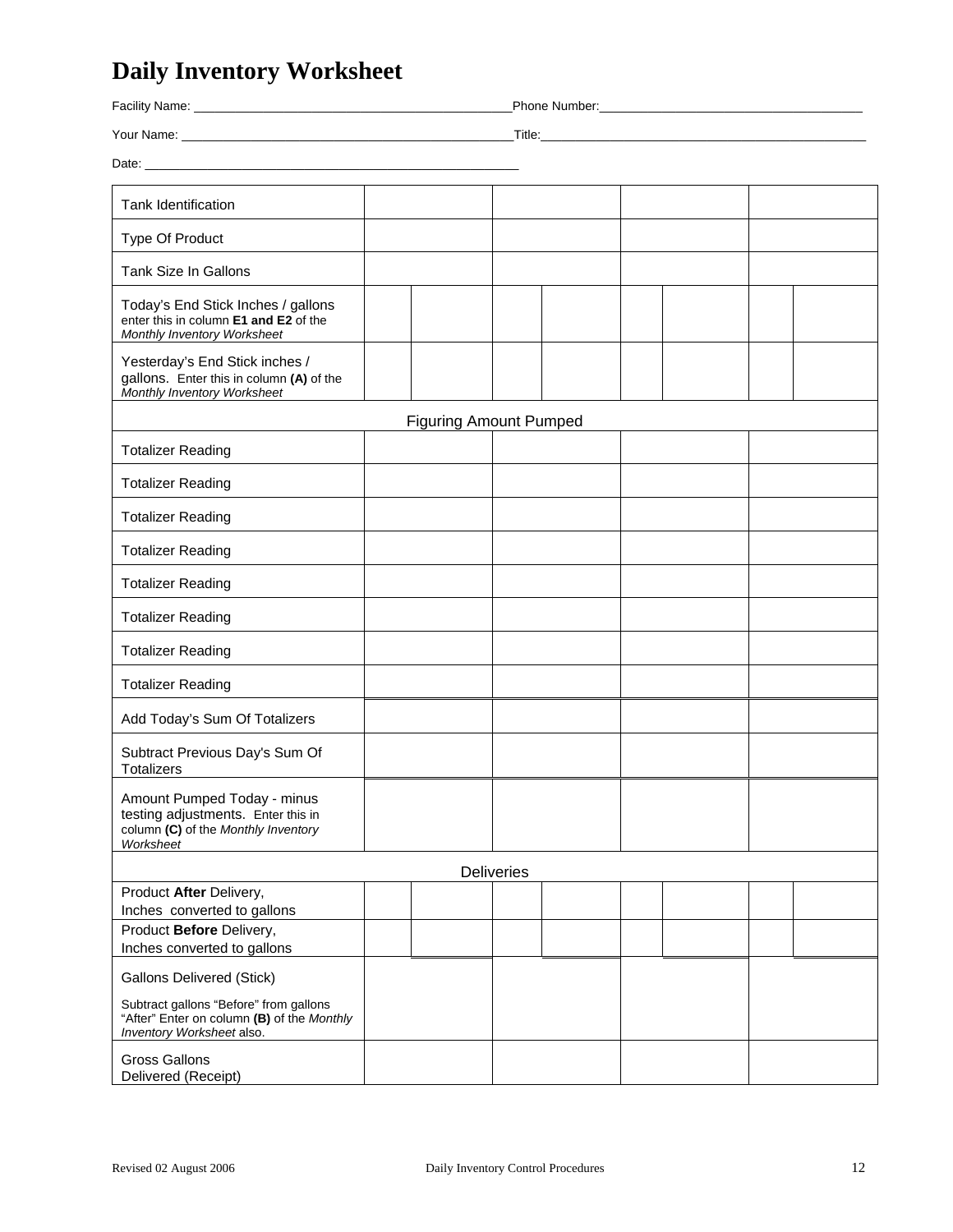# **Monthly Inventory Worksheet**

Month/Year :\_\_\_\_\_\_\_/\_\_\_\_\_\_ Tank Identification And Type Of Product:\_\_\_\_\_\_\_\_\_\_\_\_\_\_\_\_\_\_\_\_\_\_\_\_\_\_\_\_

Facility Name:\_\_\_\_\_\_\_\_\_\_\_\_\_\_\_\_\_\_\_\_\_\_\_\_\_\_\_\_\_\_\_\_\_\_\_\_\_\_\_\_\_\_\_\_\_\_\_\_\_\_

Date Of Water Check: \_\_\_\_\_\_\_\_\_\_\_ Level Of Water (Inches): \_\_\_\_\_\_\_\_\_\_\_\_\_\_\_ Water Removed (Gallons): \_\_\_\_\_\_\_\_\_\_\_

| Date                                                                                                                      | <b>Start Stick</b><br>Inventory<br>(Gallons)                                                                  | Gallons<br><b>Delivered</b>               | Gallons<br><b>Pumped</b> | <b>Book Inventory/Gallons</b> | <b>End Stick Inventory</b><br>$(A + B - C = D)$ |                       | Daily Over $(+)$ Or Month to date<br>Short $(-)$<br>$(E2 - D = F)$ | Over/Short  | Intl    |  |  |  |
|---------------------------------------------------------------------------------------------------------------------------|---------------------------------------------------------------------------------------------------------------|-------------------------------------------|--------------------------|-------------------------------|-------------------------------------------------|-----------------------|--------------------------------------------------------------------|-------------|---------|--|--|--|
|                                                                                                                           |                                                                                                               |                                           |                          |                               | Inches                                          | Gallons               | <b>Must Complete</b>                                               | (Optional)  |         |  |  |  |
|                                                                                                                           | Α                                                                                                             | в                                         | $\mathbf c$              | D                             | E 1                                             | E 2                   | F                                                                  | $\mathbf G$ | $\,$ H  |  |  |  |
| $\mathbf{1}$                                                                                                              |                                                                                                               | $(+)$<br>$(\cdot)$                        | $(=)$                    |                               |                                                 |                       |                                                                    |             |         |  |  |  |
| $\overline{2}$                                                                                                            |                                                                                                               | $(+)$<br>$(-)$                            | $(=)$                    |                               |                                                 |                       |                                                                    |             |         |  |  |  |
| $\ensuremath{\mathsf{3}}$                                                                                                 |                                                                                                               | $(-)$<br>$(+)$                            | $(=)$                    |                               |                                                 |                       |                                                                    |             |         |  |  |  |
| $\sqrt{4}$                                                                                                                |                                                                                                               | $(\cdot)$<br>$(+)$                        | $(=)$                    |                               |                                                 |                       |                                                                    |             |         |  |  |  |
| $5\phantom{.0}$                                                                                                           |                                                                                                               | $(+)$<br>$(-)$                            | $(=)$                    |                               |                                                 |                       |                                                                    |             |         |  |  |  |
| $\,6\,$                                                                                                                   |                                                                                                               | $(-)$<br>$(+)$                            | $(=)$                    |                               |                                                 |                       |                                                                    |             |         |  |  |  |
| $\overline{7}$                                                                                                            |                                                                                                               | $(-)$<br>$(+)$                            | $(=)$                    |                               |                                                 |                       |                                                                    |             |         |  |  |  |
| 8                                                                                                                         |                                                                                                               | $(+)$<br>$(\cdot)$                        | $(=)$                    |                               |                                                 |                       |                                                                    |             |         |  |  |  |
| $\boldsymbol{9}$                                                                                                          |                                                                                                               | $(+)$<br>$(-)$                            | $(=)$                    |                               |                                                 |                       |                                                                    |             |         |  |  |  |
| 10                                                                                                                        |                                                                                                               | $(-)$<br>$(+)$                            | $(=)$                    |                               |                                                 |                       |                                                                    |             |         |  |  |  |
| 11                                                                                                                        |                                                                                                               | $(-)$<br>$(+)$                            | $(=)$                    |                               |                                                 |                       |                                                                    |             |         |  |  |  |
| 12                                                                                                                        |                                                                                                               | $(+)$<br>$(-)$                            | $(=)$                    |                               |                                                 |                       |                                                                    |             |         |  |  |  |
| 13                                                                                                                        |                                                                                                               | $(+)$<br>$(-)$                            | $(=)$                    |                               |                                                 |                       |                                                                    |             |         |  |  |  |
| 14                                                                                                                        |                                                                                                               | $(\cdot)$<br>$(+)$                        | $(=)$                    |                               |                                                 |                       |                                                                    |             |         |  |  |  |
| 15                                                                                                                        |                                                                                                               | $(+)$<br>$(-)$                            | $(=)$                    |                               |                                                 |                       |                                                                    |             |         |  |  |  |
| 16                                                                                                                        |                                                                                                               | $(\cdot)$<br>$(+)$                        | $(=)$                    |                               |                                                 |                       |                                                                    |             |         |  |  |  |
| 17                                                                                                                        |                                                                                                               | $(-)$<br>$(+)$                            | $(=)$                    |                               |                                                 |                       |                                                                    |             |         |  |  |  |
| 18                                                                                                                        |                                                                                                               | $(-)$<br>$(+)$                            | $(=)$                    |                               |                                                 |                       |                                                                    |             |         |  |  |  |
| 19                                                                                                                        |                                                                                                               | $(+)$<br>$(-)$                            | $(=)$                    |                               |                                                 |                       |                                                                    |             |         |  |  |  |
| 20                                                                                                                        |                                                                                                               | $(+)$<br>$(-)$                            | $(=)$                    |                               |                                                 |                       |                                                                    |             |         |  |  |  |
| 21                                                                                                                        |                                                                                                               | $(\cdot)$<br>$(+)$                        | $(=)$                    |                               |                                                 |                       |                                                                    |             |         |  |  |  |
| 22                                                                                                                        |                                                                                                               | $(+)$<br>$(-)$                            | $(=)$                    |                               |                                                 |                       |                                                                    |             |         |  |  |  |
| 23                                                                                                                        |                                                                                                               | $(\cdot)$<br>$(+)$                        | $(=)$                    |                               |                                                 |                       |                                                                    |             |         |  |  |  |
| 24                                                                                                                        |                                                                                                               | $(-)$<br>$(+)$                            | $(=)$                    |                               |                                                 |                       |                                                                    |             |         |  |  |  |
| 25                                                                                                                        |                                                                                                               | $\left( \cdot \right)$<br>$(+)$           | $(=)$                    |                               |                                                 |                       |                                                                    |             |         |  |  |  |
| 26                                                                                                                        |                                                                                                               | $(+)$<br>$(\cdot)$                        | $(=)$                    |                               |                                                 |                       |                                                                    |             |         |  |  |  |
| 27                                                                                                                        |                                                                                                               | $(+)$<br>$\left( \cdot \right)$           | $(=)$                    |                               |                                                 |                       |                                                                    |             |         |  |  |  |
| 28                                                                                                                        |                                                                                                               | $(\cdot)$<br>$(+)$                        | $(=)$                    |                               |                                                 |                       |                                                                    |             |         |  |  |  |
| 29                                                                                                                        |                                                                                                               | $\left( \cdot \right)$<br>$(+)$           | $(=)$                    |                               |                                                 |                       |                                                                    |             |         |  |  |  |
| 30                                                                                                                        |                                                                                                               | $(-)$<br>$(+)$                            | $(=)$                    |                               |                                                 |                       |                                                                    |             |         |  |  |  |
| 31                                                                                                                        |                                                                                                               | $(+)$<br>$(\cdot)$                        | $(=)$                    |                               |                                                 |                       |                                                                    |             |         |  |  |  |
| <b>Total Gallons Pumped &gt;</b><br><b>Total Gallons Over Or Short</b><br>Drop the last two digits from the Total Gallons |                                                                                                               |                                           |                          |                               |                                                 |                       |                                                                    |             |         |  |  |  |
|                                                                                                                           |                                                                                                               | Pumped number and enter on the line below |                          |                               |                                                 | Compare these numbers |                                                                    |             |         |  |  |  |
| Leak Threshold:                                                                                                           |                                                                                                               |                                           |                          | 130<br>plus                   |                                                 | gallons               | equals:                                                            |             | gallons |  |  |  |
|                                                                                                                           | <b>Yes</b><br>Is the Total Gallons Over Or Short larger than the Leak Threshold result?<br>No<br>(circle one) |                                           |                          |                               |                                                 |                       |                                                                    |             |         |  |  |  |

**If your answer is yes for 2 consecutive months, BUSTR must be notified within 24 hours at 614-752-7938.** 

#### **Keep this on file for at least 2 years**